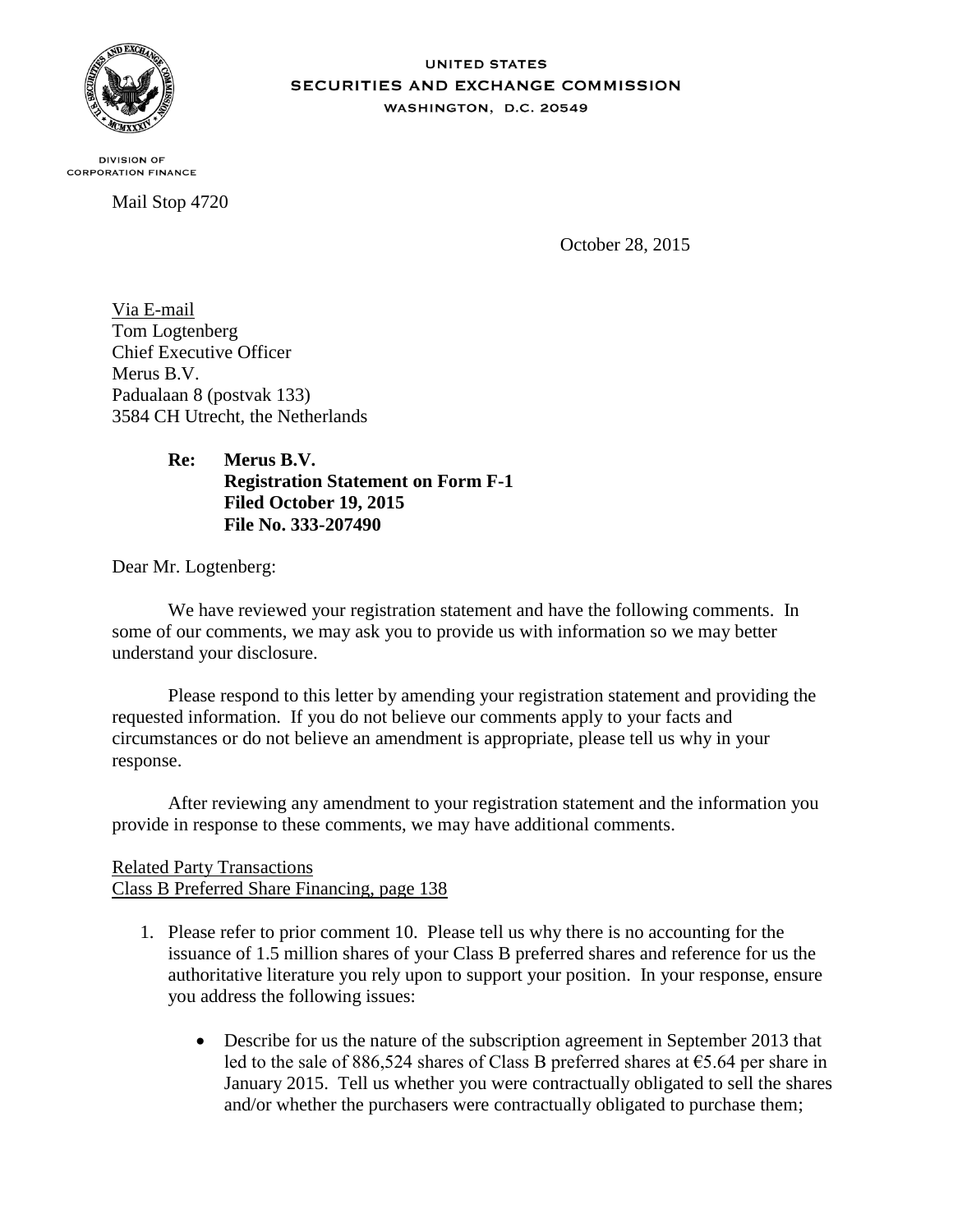Tom Logtenberg Merus B.V. October 28, 2015 Page 2

- Describe for us the provisions of the anti-dilution provision triggering the issuance of 1.5 million shares of Class B preferred shares. Tell us whether the issuance at  $\epsilon$ 5.64 per share triggered the anti-dilution provisions and, if so, why it did so if that price was previously negotiated in September 2013;
- Explain why the price negotiations in September 2013 resulted in the sale of Class B preferred shares at  $\epsilon$ 7.50 in both September 2013 and August 2014 but at only  $\epsilon$ 5.64 in January 2015; and
- Tell us the fair value of a share of your Class B preferred shares at the January 2015 issuance date considering that the sale price determined in September 2013, and presumably sold to existing shareholders, is not necessarily indicative of fair value.

#### Statement of Profit or Loss and Comprehensive Income, page F-4

2. Please refer to prior comment 12. We acknowledge the information provided in your response, particularly your assertion that your presentation follows the nature-of-expense method, but continue to believe that your presentation is a hybrid version of the two allowable methods and thus inconsistent with the requirements of paragraph 99 of IAS 1. In particular, research and development expenditures are not consistent with the natureof-expense method but are consistent with the function-of-expense method described in paragraph 103 of IAS 1. Please revise your Statement of Profit or Loss and Comprehensive Income to remove reference to research and development expenditures to fully reflect the nature-of-expense method.

Notes to the Financial Statements 4. Significant accounting policies Research and development, page F-10

3. Please refer to prior comment 13. Please explain how your assertions that all employees are active in research and development means that all personnel expenses, as disclosed on pages F-25 and F-47, are directly attributable to research and development activities. In this regard, on page 65, you state that since inception, a significant portion of your resources has been devoted to business planning, raising capital providing general and administration support and building your supply chain. Thus, at a minimum, the activities of your CEO, CFO and legal and finance staff appear to be meaningful and warrant a separate allocation of personnel expenses apart from research and development. Please explain this apparent inconsistency and quantify costs associated with each of the business activities described on page 65 for each period presented. Revise your disclosures accordingly.